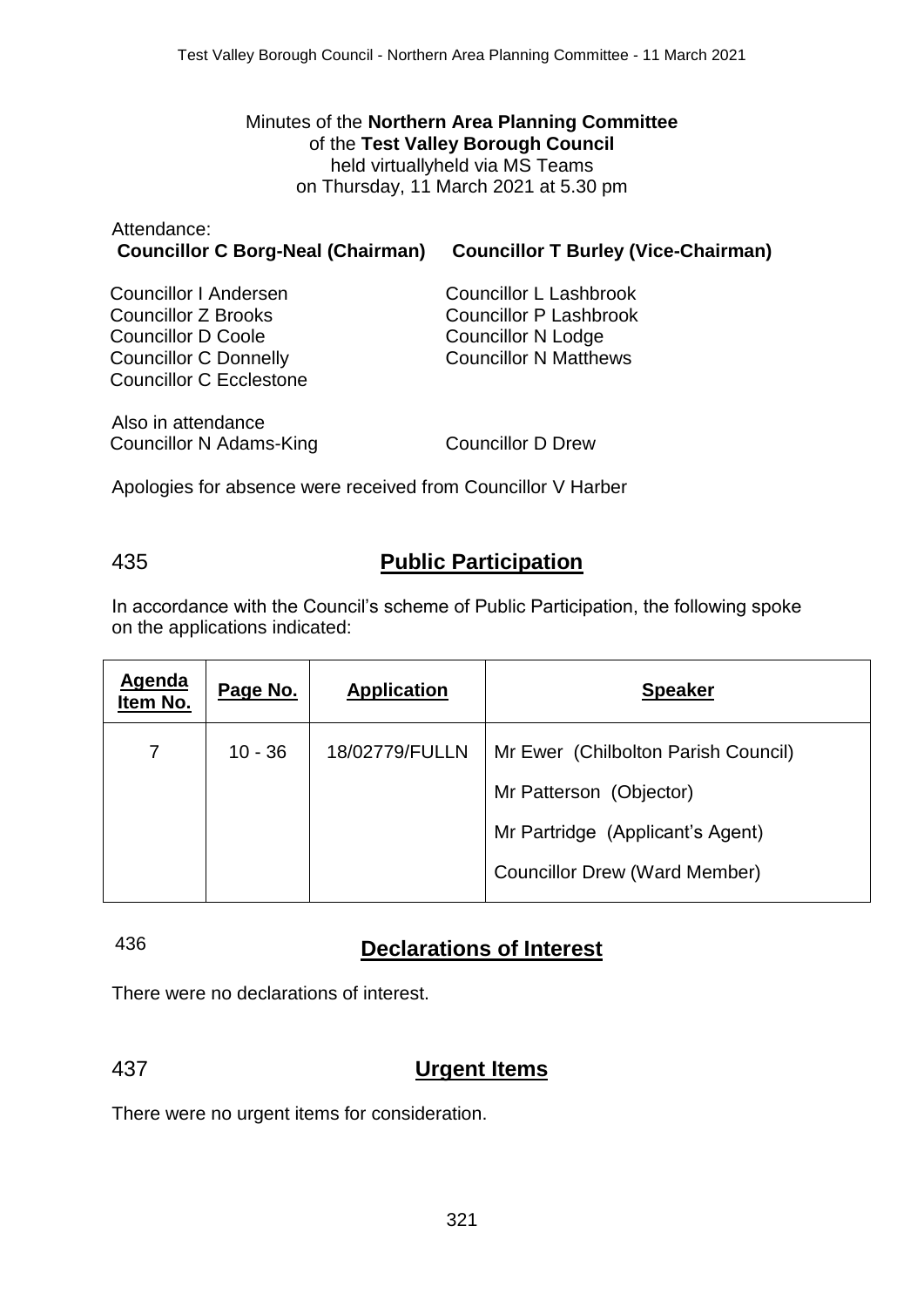### 438 **Minutes**

#### **Resolved:**

**That the minutes of the meeting held on 18 February 2021 be confirmed and signed as a correct record.**

### 439 **18/02779/FULLN**

| <b>APPLICATION NO.</b><br><b>APPLICATION TYPE</b><br><b>REGISTERED</b><br><b>APPLICANT</b><br><b>SITE</b> | 18/02779/FULLN<br><b>FULL APPLICATION - NORTH</b><br>24.10.2018<br><b>Mrs Parminder Mew</b><br>Fenstanton, Coley Lane, Chilbolton, SO20 6AZ<br><b>CHILBOLTON</b>                                                                                                        |
|-----------------------------------------------------------------------------------------------------------|-------------------------------------------------------------------------------------------------------------------------------------------------------------------------------------------------------------------------------------------------------------------------|
| <b>PROPOSAL</b>                                                                                           | Demolition of existing dwelling, erection of one<br>replacement four bedroom dwelling (plot 2), one<br>additional three bedroom dwelling (plot 1), and<br>construction of new shared vehicular access.                                                                  |
| <b>AMENDMENTS</b>                                                                                         | Amended/additional plans and supporting information<br>received:<br>$\bullet$ 22.11.2018<br>$-12.01.2019$<br>$\bullet$ 05.09.2019<br>$\bullet$ 14.05.2020<br>$\bullet$ 16.10.2020<br>$\bullet$ 17.12.2020<br>$\bullet$ 14.01.2021<br>$\bullet$ 18.01.2021<br>18.02.2021 |
| <b>CASE OFFICER</b>                                                                                       | Miss Emma Jones                                                                                                                                                                                                                                                         |

**Delegated to the Head of Planning and Building to grant planning permission subject to the submission of (i) an acceptable nitrate mitigation scheme; (ii) the undertaking of an Appropriate Assessment; (iii) the satisfactory conclusion of consultation with Natural England; (iv) the completion of a legal agreement to secure any nitrate mitigation measures if required; and subject to conditions and notes as set out below, and those considered appropriate by the Head of Planning and Building in respect of securing any nitrate mitigation measures if required.**

**1. The development hereby permitted shall be begun within three years from the date of this permission. Reason: To comply with the provision of Section 91 of the Town and Country Planning Act 1990 as amended by Section 51 of the Planning and Compulsory Purchase Act 2004.**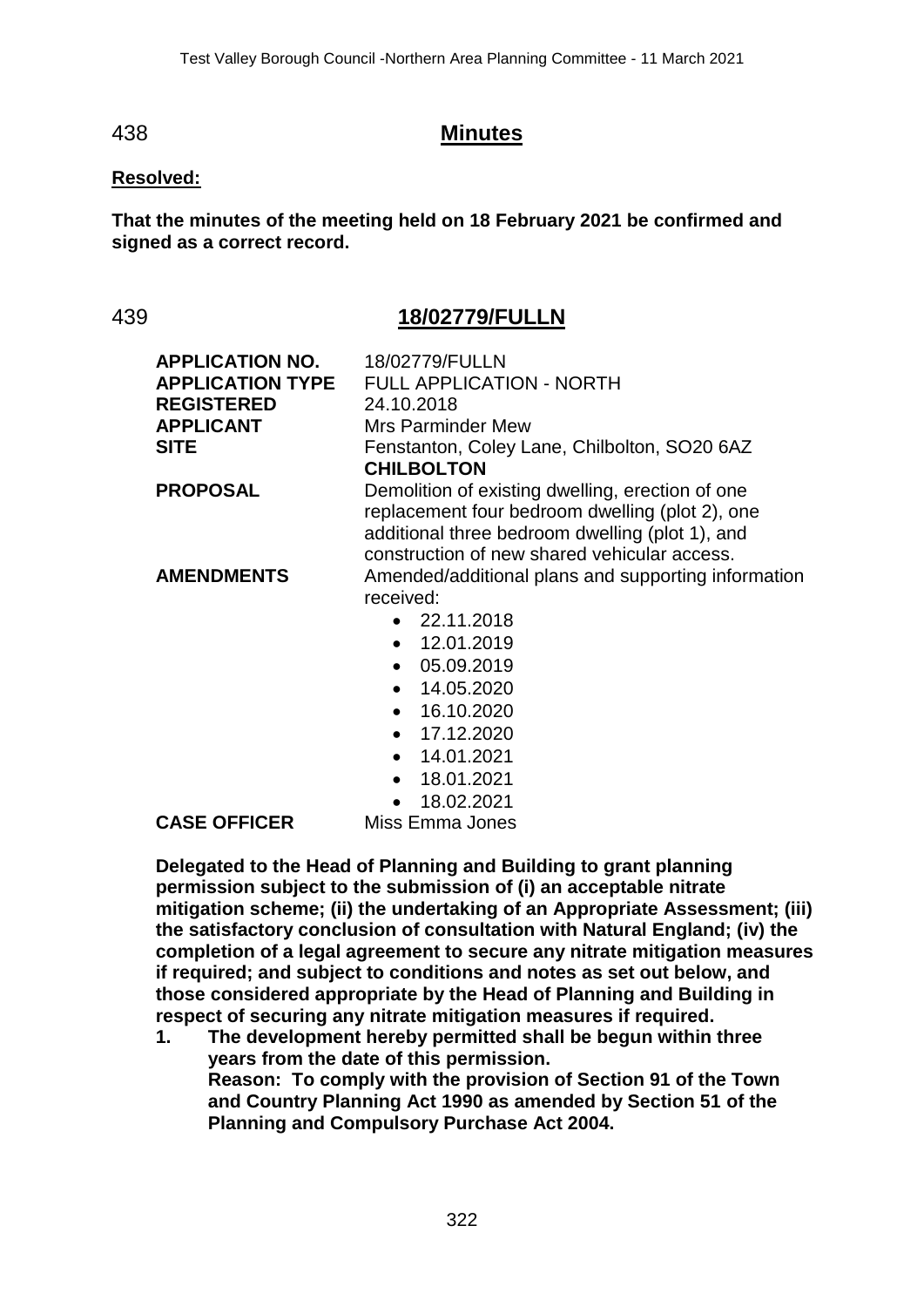- **2. The development hereby permitted shall not be carried out except in complete accordance with the details shown on the submitted plans, numbers;** 
	- **01N**
	- **14B**
	- **15B (Floor Plans – Plot 2)**
	- **15C (Floor Plans – Plot 1)**
	- **16B**
	- **17B**
	- **18B**
	- **19B**
	- **20A**
	- **21B**

**Reason: For the avoidance of doubt and in the interests of proper planning.**

- **3. No development (including site clearance and any other preparatory works) shall take place until a scheme detailing how trees and hedgerows shown on the approved plans to be retained are to be protected has been submitted to and approved in writing by the Local Planning Authority. Such a scheme shall include a plan showing the location and specification of any protective fencing, ground protection or other precautionary measures as informed by British Standard 5837:2012. Such protection measures shall be installed prior to any other site operations and at least 2 working days notice shall be given to the Local Planning Authority. Tree protection installed in discharge of this condition shall be retained and maintained for the full duration of works or until such time as agreed in writing with the Local Planning Authority. No activities whatsoever shall take place within the protected areas without the prior written agreement of the Local Planning Authority. Reason: Details are required prior to the commencement of the development to ensure the enhancement of the development by the retention of existing trees and natural features during the construction phase in accordance with Test Valley Borough Revised Local Plan (2016) Policy E2.**
- **4. No development shall take place, including any demolition, until a Demolition and Construction Management Plan has been submitted to and approved in writing by the Local Planning Authority. This shall include:** 
	- **a) Details of contractor/delivery vehicle parking and areas for manoeuvring to include vehicle tracking for the largest vehicles associated with the construction phase;**
	- **b) Details of the siting of the contractors' hut and areas to be used for the storage of materials;**
	- **c) Details of proposed lorry routing for vehicles accessing/departing the site.**

**The development shall be carried out in accordance with the approved details.**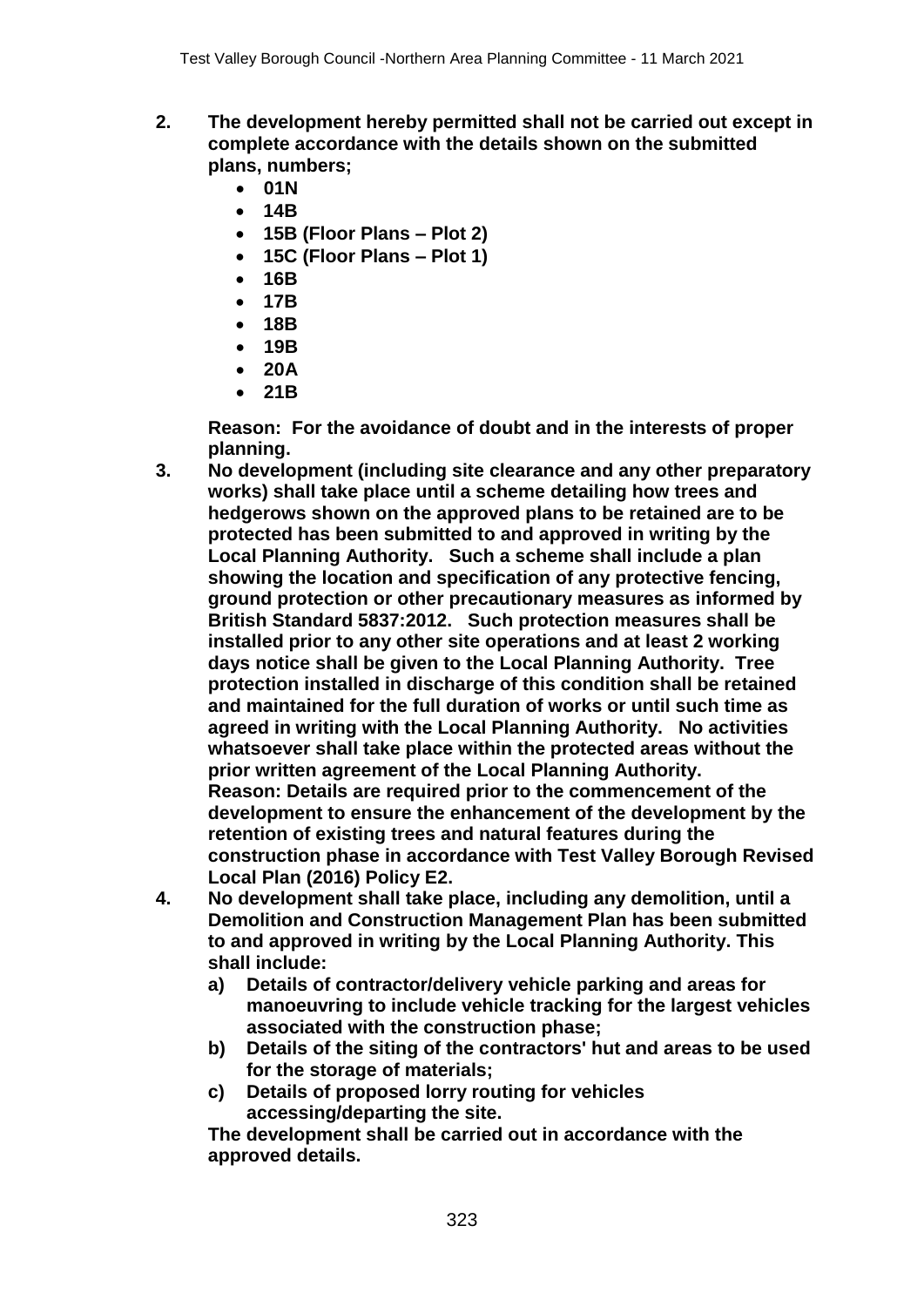**Reason: Details are required prior to the development commencing in the interests of highway safety in accordance with Policy T1 of the Test Valley Borough Revised Local Plan (2016).**

- **5. No works shall take place for the proposed profiling of the site frontage until details have been submitted to and approved in writing by the Local Planning Authority. This should include details of the implications of this for existing vegetation, and should acknowledge any replacement landscaping. The development shall be carried out in accordance with the approved details. Reason: To ensure the enhancement of the development by the retention and provision of trees and natural features in accordance with Test Valley Borough Revised Local Plan (2016) Policy E2.**
- **6. No development shall take place above DPC level of the development hereby permitted until samples and details of the materials to be used in the construction of all external surfaces hereby permitted have been submitted to and approved in writing by the Local Planning Authority. Development shall be carried out in accordance with the approved details. Reason: To ensure the development has a satisfactory external appearance in the interest of visual amenities in accordance with Test Valley Borough Revised Local Plan (2016) Policy E1.**
- **7. Notwithstanding the details submitted, no development shall take place above DPC level of the development hereby permitted until full details of the hard and soft landscape works within the site have been submitted to and approved in writing by the Local Planning Authority. The details of the soft landscape works shall include: planting plans; written specifications (including cultivation and other operations associated with plant and grass establishment); schedules of plants, noting species, plant sizes and proposed numbers/densities. The details of the hard landscape works shall include: proposed finished levels or contours; means of enclosure; car parking layouts; other vehicle and pedestrian access and circulation areas; and hard surfacing materials. Details shall also include a landscape implementation programme and a management and maintenance plan for a minimum period of 5 years. The landscape works shall be implemented, managed and maintained in accordance with the approved details.**

**Reason: To ensure that landscaping and landscape features enable the development to positively integrate into the landscape character of the area and to ensure that arrangements for the long term management and maintenance of proposed landscaping have been made in accordance with Test Valley Borough Revised Local Plan (2016) Policy E2.**

**8. No development shall take place above DPC level of the development hereby permitted until full details of biodiversity enhancements to be incorporated into the development have been submitted to and approved in writing by the Local Planning Authority. Development shall be carried out in accordance with the approved details.**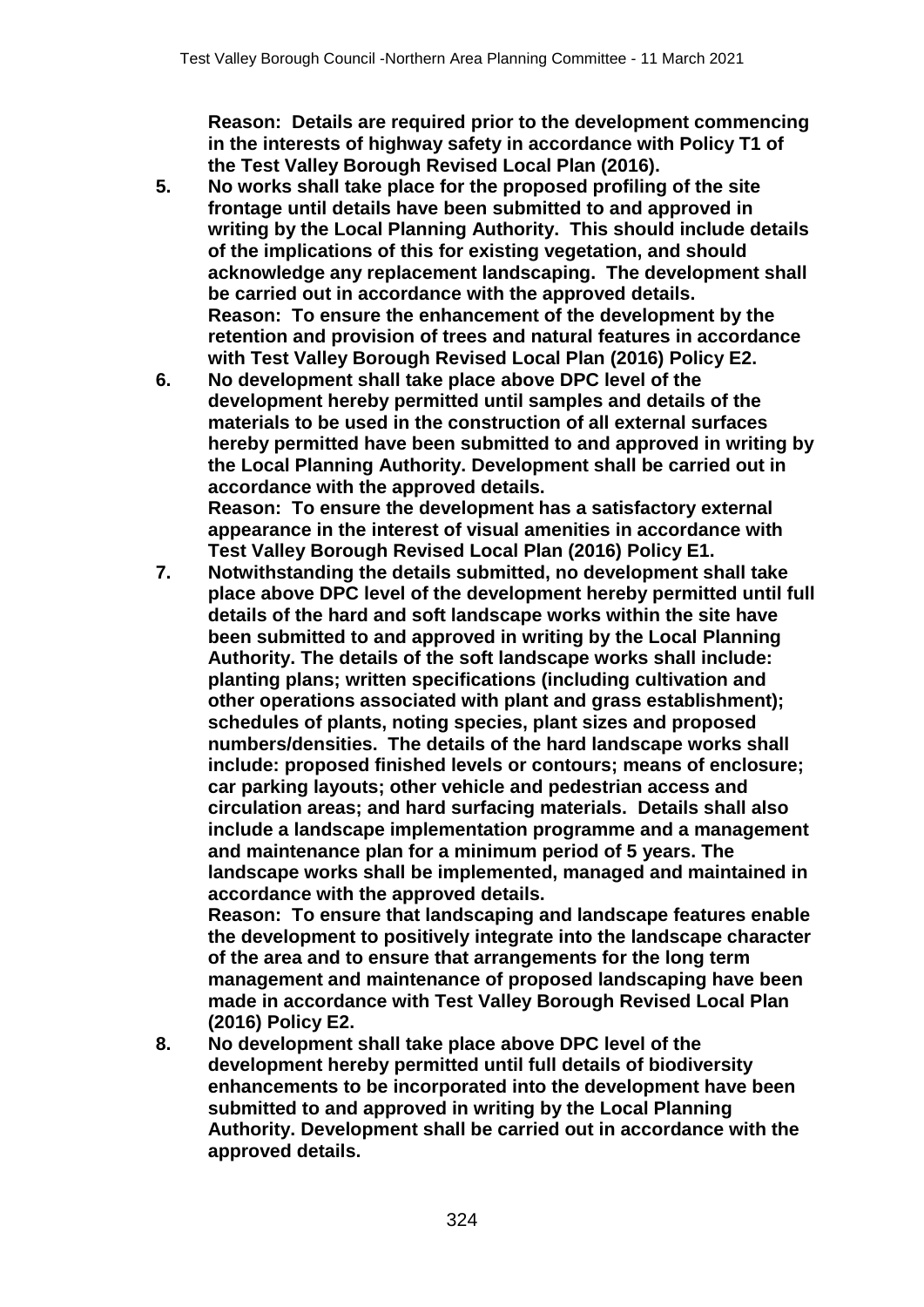**Reason: To enhance biodiversity in accordance with Test Valley Borough Revised Local Plan (2016) Policy E5.**

**9. The development hereby permitted shall be carried out in accordance with the measures set out within Section 5.3 "Ecological Implication Avoidance and Mitigation" of the submitted Preliminary Ecological Appraisal report (prepared by Enims, dated October 2017).** 

**Reason: To avoid impacts to biodiversity in accordance with Test Valley Borough Revised Local Plan (2016) Policy E5.**

**10. The development hereby permitted shall not be occupied until the vehicle parking and manoeuvring areas and pedestrian routes as shown on the approved plans have been laid out and provided with a hardened, sealed and drained surface. Provision shall be made to direct run-off water from the hard surfaces to a permeable or porous area or surface within the curtilage of the development. Such areas shall be retained as such at all times, and the vehicle parking and manoeuvring spaces shall be reserved for such purposes at all times.**

**Reason: In the interests of highway safety in accordance with Test Valley Borough Revised Local Plan (2016) Policies T1 and T2.**

- **11. The development hereby permitted shall not be occupied until provision for cycle parking/storage has been made in accordance with the details shown within the submitted "Planning Design and Access Statement Revision A Dated 09/03/2021" and this provision shall thereafter be maintained for such purposes at all times. Reason: In the interest of providing sufficient safe parking for cyclists and in accordance with the Test Valley Borough Revised Local Plan (2016) Policy T1.**
- **12. The development hereby permitted shall not be occupied until the new access has been constructed and the visibility splays shown on drawing "020.0364.001 Revision B" as contained within the submitted Technical Note (prepared by Paul Basham Associates, reference 020.0364/TN/3,**

**dated December 2020) have been provided. The visibility splays shall be maintained as such at all times. Within these visibility splays notwithstanding the provisions of the Town & Country Planning (General Permitted Development) Order 2015 (or any Order revoking and re-enacting that Order) no obstacles, including walls, fences and vegetation, shall exceed the height of 1 metres above the adjacent carriageway channel line at any time.**

**Reason: In the interest of highway safety in accordance with Test Valley Borough Revised Local Plan (2016) Policy T1.**

**13. The first floor windows and the roof light windows within the side elevations and side facing roof slopes (south west and north east) of the dwellings hereby permitted shall be fitted with obscured glazing and shall be non-opening, unless the parts of the window which can be opened are more than 1.7 metres above the floor of the room in which the window is installed, and shall thereafter be retained as such.**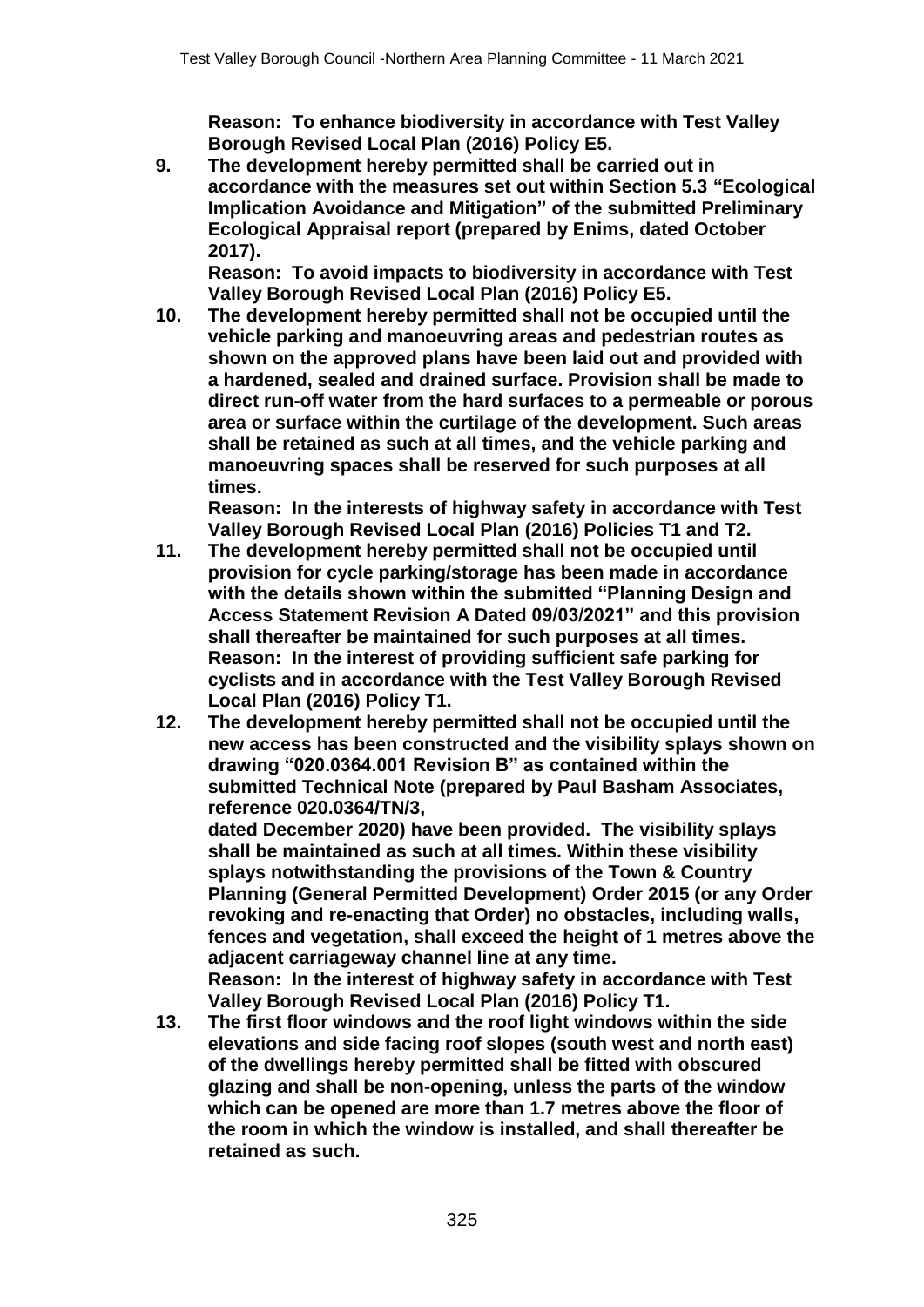**Reason: To protect the amenity and privacy of the adjoining occupiers in accordance with Test Valley Borough Revised Local Plan (2016) Policy LWH4.**

- **14. The development hereby approved shall be designed and built to meet Regulation 36 2 (b) requirement of 110 litres/person/day water efficiency set out in part G2 of Building Regulations 2015. Reason: In the interests of improving water usage efficiency in accordance with policy E7 of the Test Valley Borough Revised Local Plan 2016.**
- **15. The dwelling hereby permitted on plot 1 shall have no more than three bedrooms at any time. Reason: In order to meet the local housing need and to ensure appropriate on-site parking provision is provided in accordance with policies HD1 and HD5 of the emerging Chilbolton Neighbourhood Development Plan 2019-2029.**

**Notes to applicant:**

- **1. In reaching this decision Test Valley Borough Council (TVBC) has had regard to the National Planning Policy Framework and takes a positive and proactive approach to development proposals focused on solutions. TVBC work with applicants and their agents in a positive and proactive manner offering a pre-application advice service and updating applicants/agents of issues that may arise in dealing with the application and where possible suggesting solutions.**
- **2. Bats and their roosts receive strict legal protection under the Wildlife and Countryside Act 1981 (as amended) and the Conservation of Habitats and Species Regulations 2017 (as amended). All work must stop immediately if bats, or evidence of bat presence (e.g. droppings, bat carcasses or insect remains), are encountered at any point during this development. Should this occur, further advice should be sought from Natural England and/or a professional ecologist.**

## 440 **20/03201/FULLN**

| <b>APPLICATION NO.</b> | 20/03201/FULLN                                                                                                                                                      |
|------------------------|---------------------------------------------------------------------------------------------------------------------------------------------------------------------|
|                        | <b>APPLICATION TYPE FULL APPLICATION - NORTH</b>                                                                                                                    |
| <b>REGISTERED</b>      | 17.12.2020                                                                                                                                                          |
| <b>APPLICANT</b>       | Mr and Mrs Dibley and Matthews                                                                                                                                      |
| <b>SITE</b>            | Betula House, 36 Weyhill Road, Andover, SP10 3AP                                                                                                                    |
|                        | <b>ANDOVER TOWN (MILLWAY)</b>                                                                                                                                       |
| <b>PROPOSAL</b>        | Erect two oak framed car ports at the front of the<br>property, extending front and west facing elevations to<br>then attach one to the house the other to be free- |
|                        |                                                                                                                                                                     |
|                        | standing in front south facing garden                                                                                                                               |
| <b>CASE OFFICER</b>    | Alexandra Jeffery                                                                                                                                                   |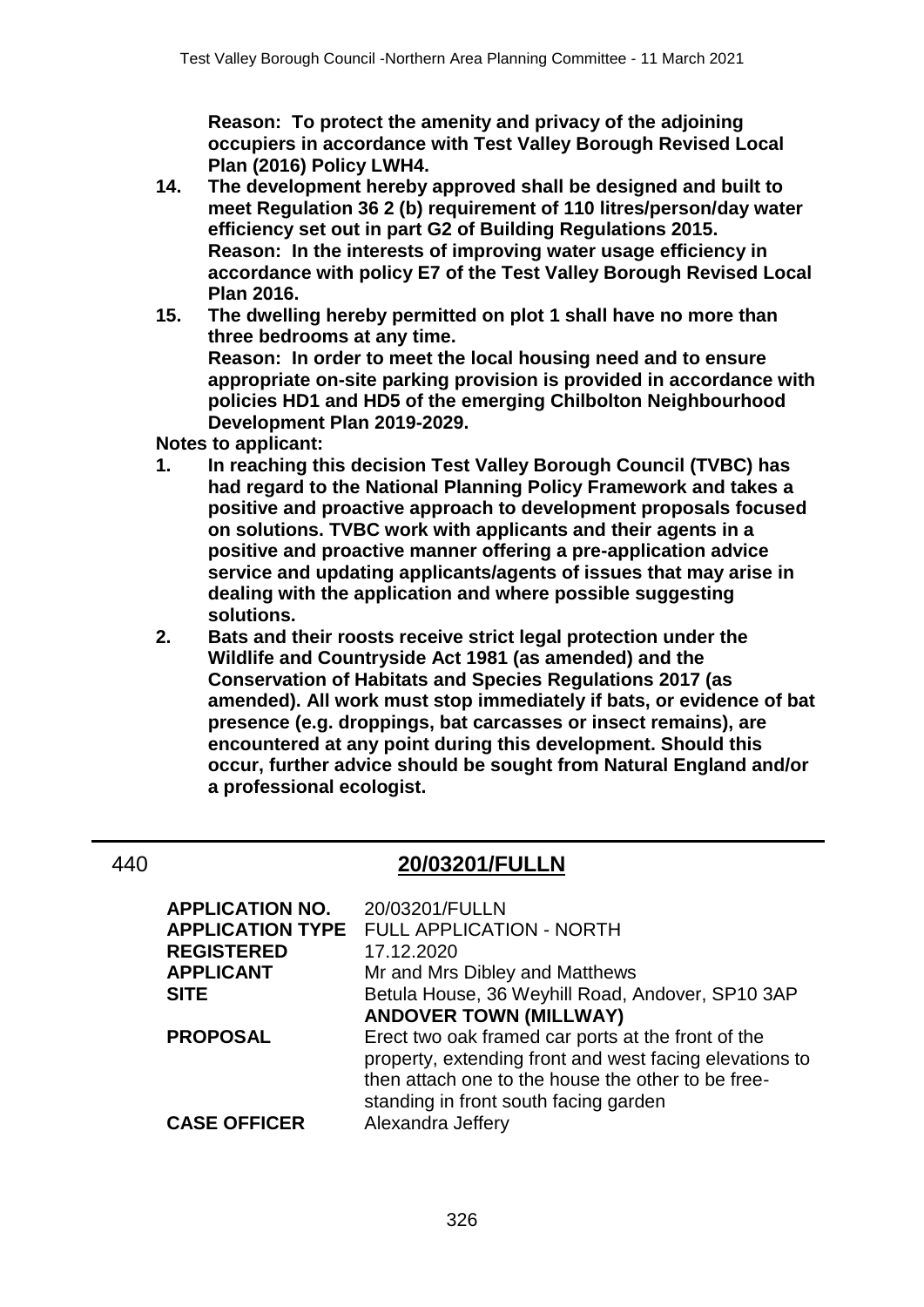**PERMISSION subject to:**

- **1. The development hereby permitted shall be begun within three years from the date of this permission. Reason: To comply with the provision of Section 91 of the Town and Country Planning Act 1990 as amended by Section 51 of the Planning and Compulsory Purchase Act 2004.**
- **2. The development hereby permitted shall not be carried out unless in complete accordance with the details shown on the submitted plans :**
	- **Composite plan -1/2 – received 17.12.2020 (date on plan 29.11.2020)**
	- **Composite plan 2/2 – received 17.12.2020 (date on plan 29.11.2020)**
	- **Proposed storage and tree protection detail at 36 Weyhill Road dated 04.02.2021**

**Reason: For the avoidance of doubt and in the interests of proper planning.** 

**3. The development hereby approved shall be undertaken in full accordance with the tree and hedge protective measures set out within the approved plan titled 'Proposed storage and tree protection detail at 36 Weyhill Road' received 04.02.2021. Tree protective measures shall be provided before the commencement of development and shall be maintained in accordance with the approved details for the full duration of the works. Reason: To ensure the avoidance of damage to existing trees and** 

**natural features during the construction phase in accordance with Test Valley Borough Revised Local Plan (2016) policy E2.**

**Note to Applicant:**

**1. In reaching this decision Test Valley Borough Council (TVBC) has had regard to the National Planning Policy Framework and takes a positive and proactive approach to development proposals focused on solutions. TVBC work with applicants and their agents in a positive and proactive manner offering a preapplication advice service and updating applicants/agents of issues that may arise in dealing with the application and where possible suggesting solutions.**

# 441 **21/00162/FULLN**

| <b>APPLICATION NO.</b>  | 21/00162/FULLN                                    |
|-------------------------|---------------------------------------------------|
| <b>APPLICATION TYPE</b> | <b>FULL APPLICATION - NORTH</b>                   |
| <b>REGISTERED</b>       | 22.01.2021                                        |
| <b>APPLICANT</b>        | Mr and Mrs David and Linda Nash                   |
| <b>SITE</b>             | 5 Churchmeadows, Bulford Road, Shipton Bellinger, |
|                         | <b>SP9 7RL SHIPTON BELLINGER</b>                  |
| <b>PROPOSAL</b>         | Extension to garage                               |